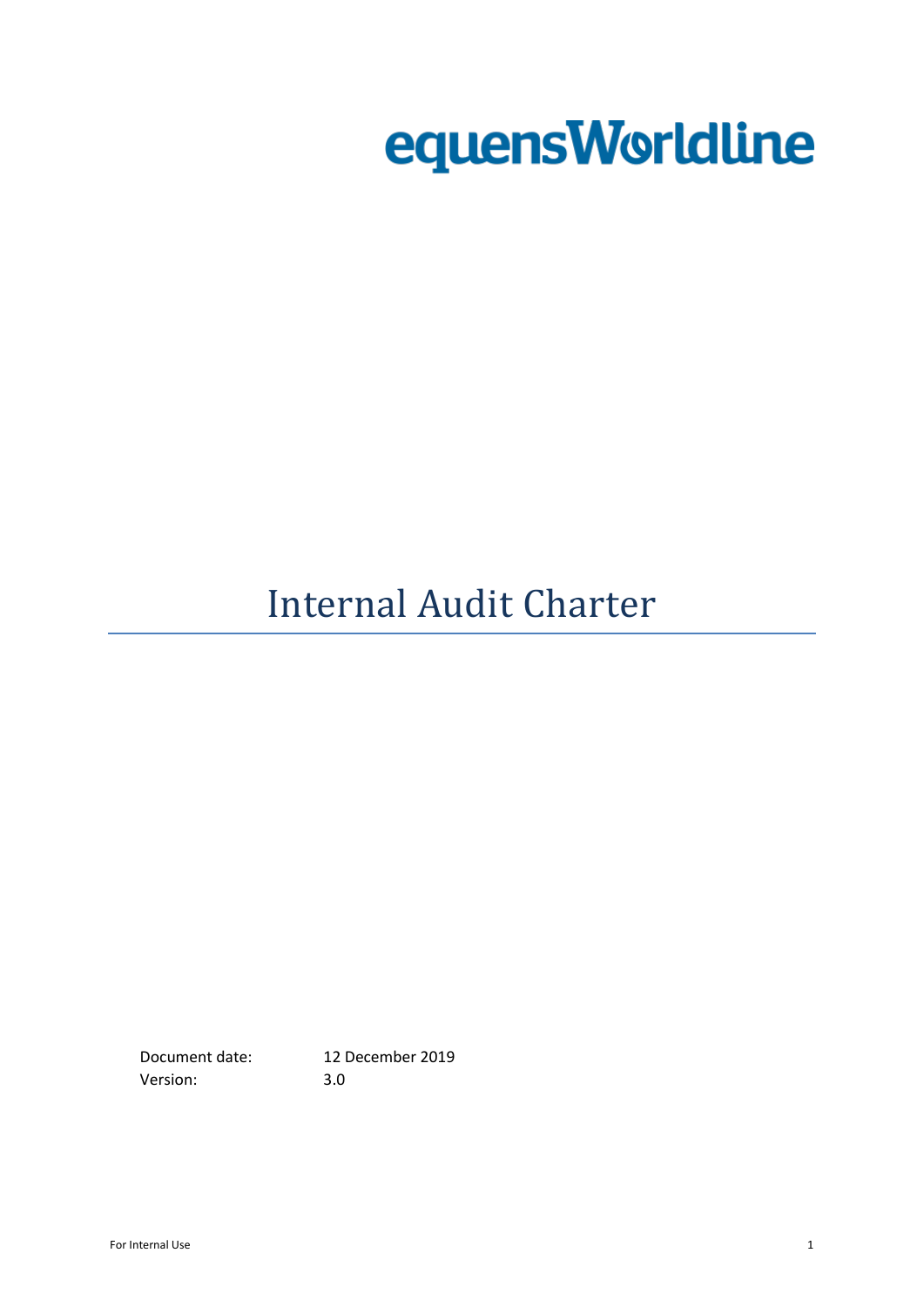# **VERSION HISTORY**

| Version | <b>Date</b>      | Author      | Approval <sup>1</sup>             | <b>Comments</b>                                                     |
|---------|------------------|-------------|-----------------------------------|---------------------------------------------------------------------|
| V.1.0   | 19 February 2017 | Jack Euwema | Michael Steinbach<br>Eric Dralans | First version approved by<br>CEO and endorsed by<br>AAC             |
| V.1.1   | 19 April 2018    | Jack Euwema | Michael Steinbach                 | Approval update version<br>based on DNB comments<br>and IIA review. |
| V.2.0   | 16 August 2018   | Jack Euwema |                                   | Finalized version after<br>approval and review                      |
| v. 3.0  | 12 December 2019 | Jack Euwema | Michael Steinbach<br>Erik Dralans | Annual required update<br>as approved by CEO and<br>endorsed by AAC |

This charter sets out the frame (function, authority, responsibility and activity overviews) within which Internal Audit operates. It explains the internal audit process, as well as the role of the audit function within equensWorldline. It helps to clarify the responsibilities of General Management and the role of Internal Audit in ensuring that the required quality of internal and business controls and systems are maintained by equensWorldline Functions and Operations.

Within its oversight role the Audit & Accounting Committee of equensWorldline is responsible for monitoring correct application of this Internal Audit Charter.

The Internal Audit Charter will be maintained by the General Manager Internal Audit of equensWorldline on a yearly basis in order to ensure compliance with (relevant) legislation, regulations and audit standards and to ensure alignment with organizational developments. Changes will be presented for approval and endorsement by the CEO and Audit & Accounting Committee of equensWorldline.

1

 $<sup>1</sup>$  Final versions (x.0) have been presented and approved by the CEO of equensWorldline and the chairman of the</sup> equensWorldline Audit & Accounting Committee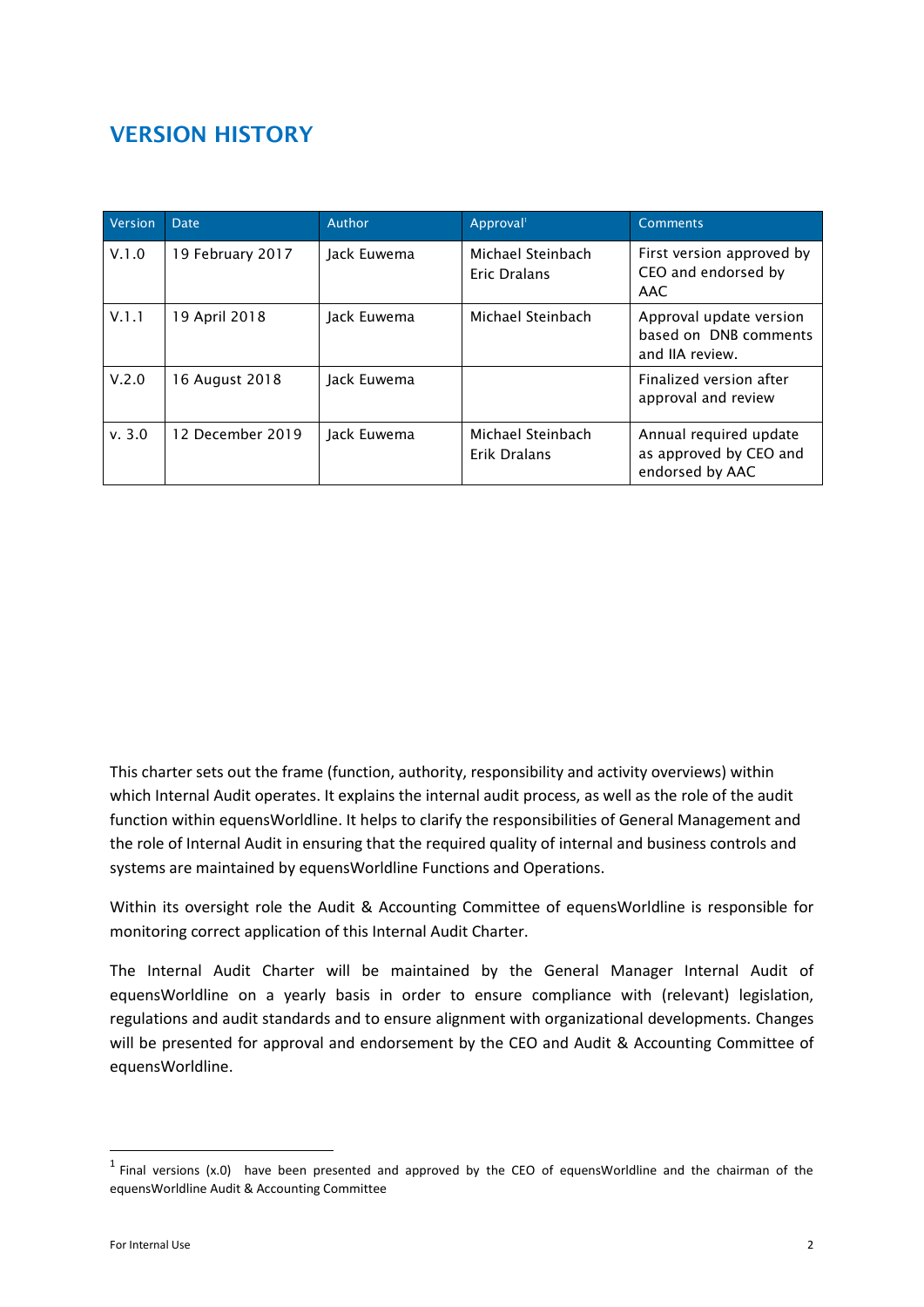| <b>Role</b>      | Name              | <b>Function</b>                                          |
|------------------|-------------------|----------------------------------------------------------|
| <b>Reviewers</b> | Cedric Lempereur  | Head of Worldline Group Internal Audit                   |
| Approver         | Michael Steinbach | Chief Executive Officer equens Worldline                 |
| Document Owner   | Jack Euwema       | <b>General Manager Internal Audit</b><br>equensWorldline |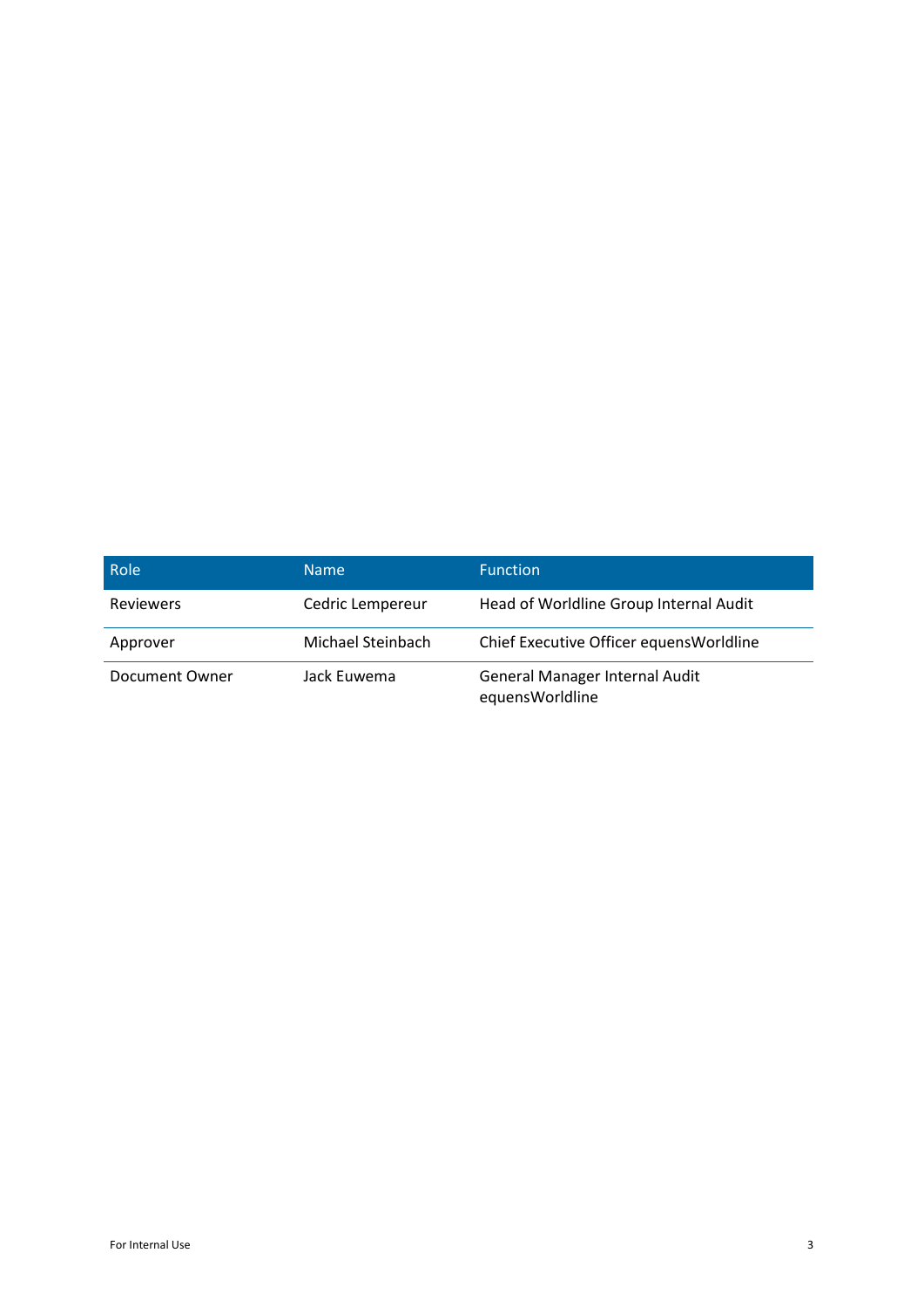#### **Purpose**

#### **Mission statement**

The mission of Internal Audit is to provide an independent assurance by examining and evaluating the adequacy and effectiveness of the Company's system of internal control.

This mission is performed through a systematic disciplined approach to evaluate and improve the effectiveness of the risk management, internal control, and governance processes, which enables management to be more effective in meeting its business objectives and in fulfilling its obligations to equensWorldline stakeholders and regulators.

#### **Corporate Governance**

equensWorldline General Management has a responsibility to stakeholders to increase the value of the business while safeguarding the assets and the integrity of the Corporation.

This is accomplished through a system of internal control designed to provide reasonable assurance that:

- laws and regulations are complied with; that instructions and directional guidelines fixed by General Management are applied;
- company's internal processes are functioning correctly, particularly those involving the security of its assets and;
- financial & management information is reliable.

Internal Audit is an integral component of this system. General Management relies on Internal Audit for providing an ongoing evaluation of the internal control and supporting operational management in the definition of action plans for continuously improving internal processes.

The Audit & Accounting Committee (set up by the Supervisory Board) can also request Internal Audit's feedback to this purpose.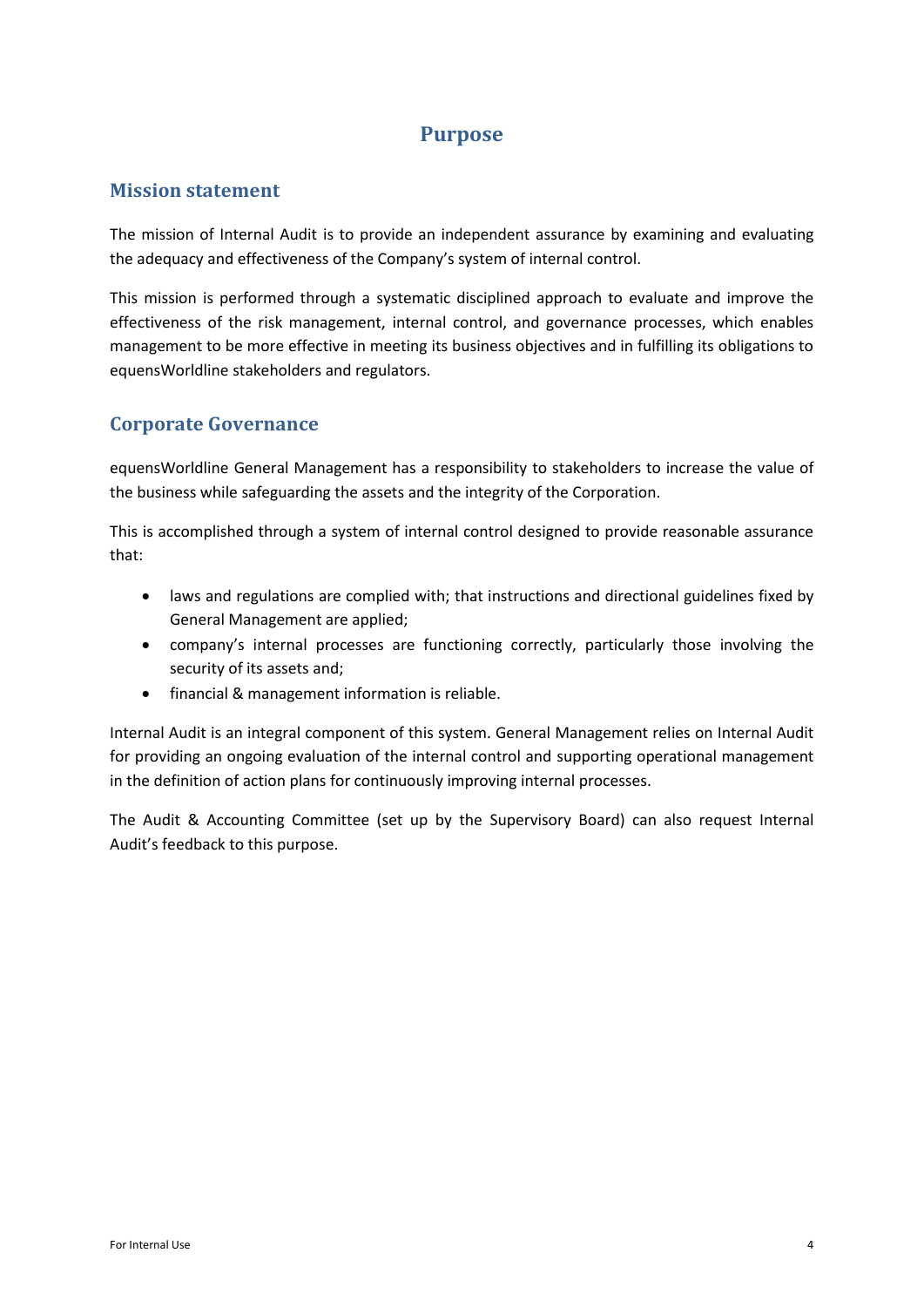## **Organization**

#### **Internal Organization**

All Internal Audit staff assigned to Internal Audit of equensWorldline, regardless of geographical location, will report into the General Manager Internal Audit of equensWorldline.

#### **Relationships**

#### *With General Management and the Audit & Accounting Committee*

Hierarchically the General Manager Internal Audit of equensWorldline reports directly into the CEO of equensWorldline with a dual reporting line to the Chairman of the Audit & Accounting Committee for accomplishment of Internal Audit's objectives in accordance with this Internal Audit Charter. Appointment, appraisal, promotion and dismissal of the General Manager Internal Audit are responsibility of the CEO whereas all of these decisions need to be endorsed by the Audit & Accounting Committee of equensWorldline.

#### *With Worldline Group Internal Audit*

A functional reporting line to the Head of Worldline Group Internal Audit ensures alignment of professional audit practices and efficient and optimized use of audit resources avoiding duplication of audit efforts. The dotted line with the Group Internal Audit should also ensure alignment with corporate audit methodology, standards and tooling safeguarding the consistency of audit standards and approaches applied.

#### *With the External Auditors*

Internal Audit liaises with the external auditors to achieve a proper coordination through complementary programs (scope of work and coverage) and sharing of relevant information.

Internal Audit, in cooperation with External Service Auditors or alone, may form an opinion of the quality of Business, Finance and IT controls to external third parties (clients, regulatory bodies, …), in accordance with Audit plan.

#### *With the Compliance and Business Assurance functions (3 lines of defence)*

The Supervisory Board of equensWorldline oversees the governance and control framework that the Board of Directors of equensWorldline has established, reflecting the multiple lines of defence (in the context of the adopted three lines of defence model).

Business management, in its role as the "first line of defence" (risk and control ownership), executes the business plans and takes care of proper implementation and operation of internal controls and adequate response to events.

Internal audit acts as a "third line of defense" (independent assessment) in the whole assurance framework organization and may therefore cooperate with or evaluate (re-assurance role) the "second line of defense" (monitoring functions composed by Legal, Risk Management, Internal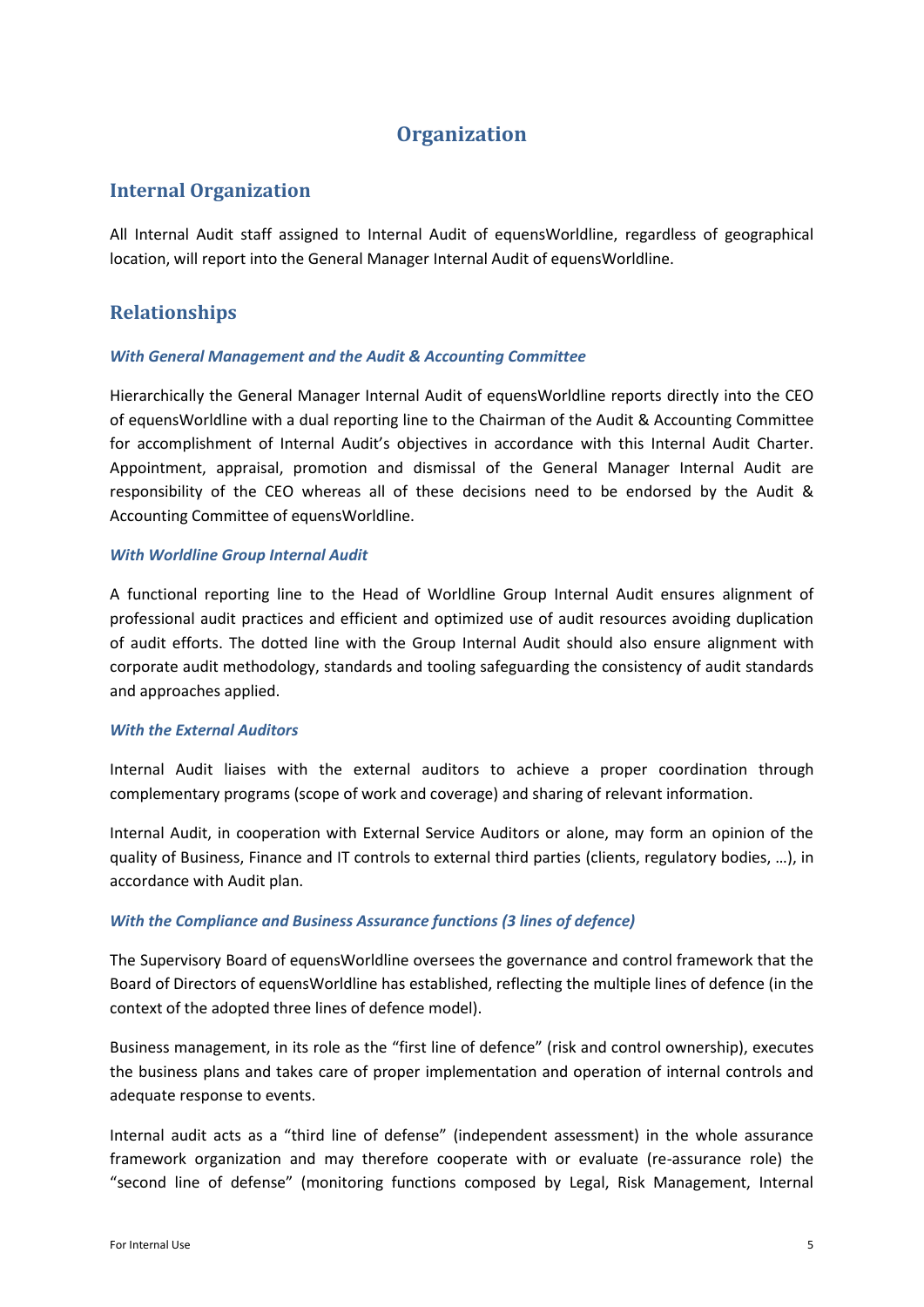Control, Quality, Security…). Internal Audit establishes an (audit) opinion on the effectiveness of processes and procedures that are a substantial part of the 3 Lines of Defence model.

#### *With National and European regulatory supervisors*

National regulatory supervisors and increasingly European regulatory supervisors apply regulations not only within the boundaries of the customers as individual legal entities but along the whole process chain as well. As a consequence equensWorldline's control system, including equensWorldline Internal Audit needs to be in compliance with (relevant) national/European regulations.

#### **Frequency of reporting:**

| Report                             | Τo                     | <b>Frequency</b> |
|------------------------------------|------------------------|------------------|
| Internal Audit annual plan         | Audit & Acc. Ctee      | $1/$ year        |
|                                    | BoD and MC             | $1/$ year        |
| Audit plan progress and update     | Audit & Acc. Ctee      | 3 / year         |
|                                    | <b>BoD</b>             | $4$ / year       |
| Follow-up of Audit recommendations | <b>Audit Committee</b> | $2$ / year       |
|                                    | BoD & MC               | $1/m$ onth       |
| Audit ratings consolidation        | Audit & Acc. Ctee      | $3/$ year        |
|                                    | BoD & MC               | $4$ / year       |
| Consolidated audit results         | Audit & Acc. Ctee      | $3/$ year        |
|                                    | BoD & MC               | $4/$ year        |

Request for access to audit files from an external party will only be granted after approval granted to the General Manager Internal Audit by the equensWorldline Board of Directors. This restriction does not apply to equensWorldline's External Auditor, Regulatory supervisors of equensWorldline and Worldline Group Internal Audit, who are entitled to request for final equensWorldline Internal Audit reports and access to audit files.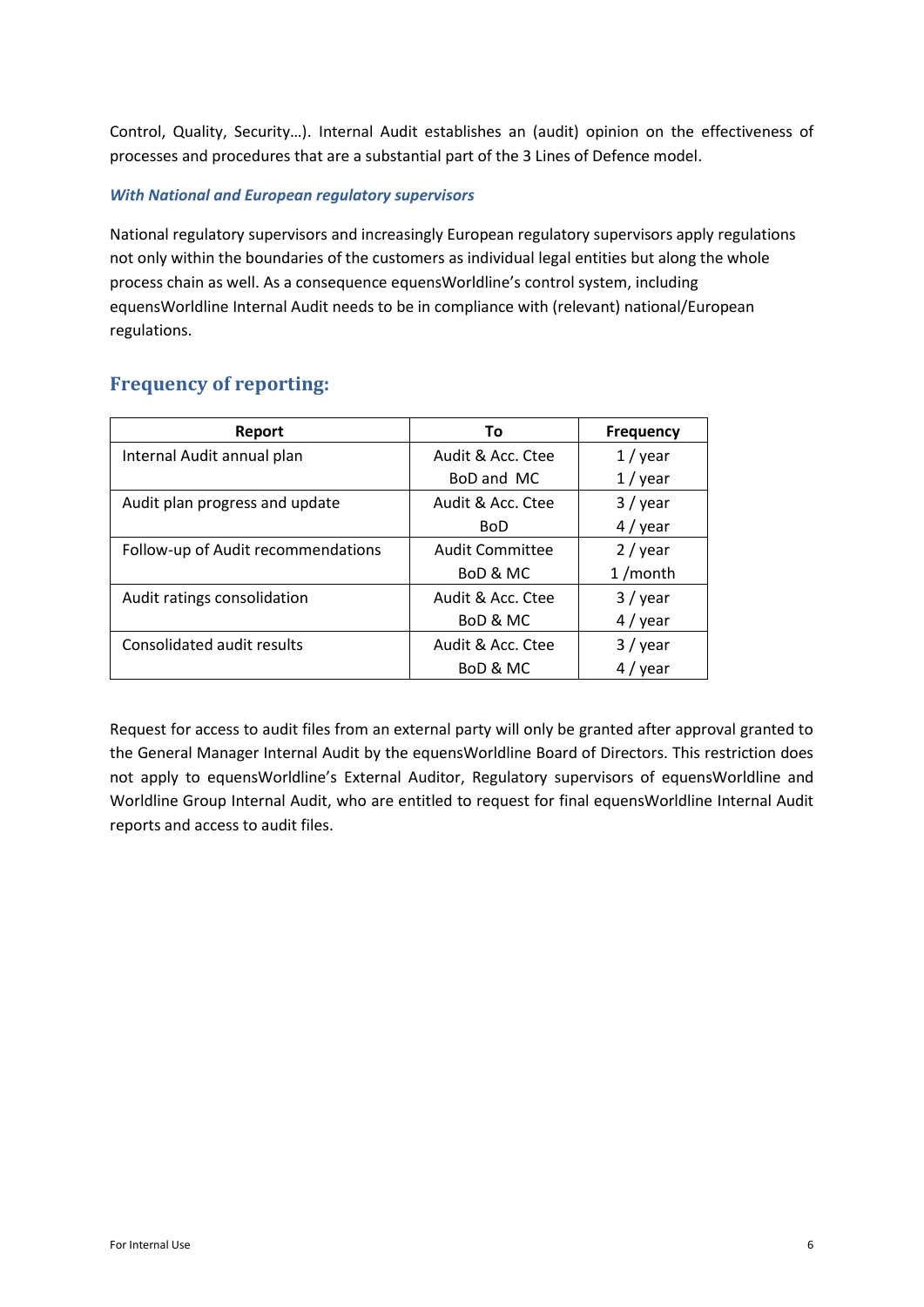# **Authority**

#### **Unrestricted scope**

The scope of Internal Audit includes any activity necessary to provide an overall assessment of the system of internal control. Included in the scope of equensWorldline Internal Audit's remit are all of equensWorldline 's activities and entities, including activities of subsidiaries, outsourced activities unless (contractually) differently agreed.

#### **Access and confidentiality**

In accomplishing his activities, Internal Audit has free, full and unrestricted access to all necessary records, operations, files, properties and personnel relevant to any function under review and liaises directly with the members of the General Management. Internal Audit handles all documents and information in a confidential and secure manner in accordance with ruling policies.

#### **Limitation of authority & responsibility**

In order to safeguard its independence and autonomy, Internal Audit has no direct or indirect authority over any of the activities that would be reviewed or the personnel that would be involved.

Internal Audit has no operating responsibility over the departmental operations that it audits. Internal auditors will not develop and install procedures, prepare records, make management decisions, or engage in any other activity which could be reasonably construed to compromise their independence.

However, in connection with the complementary objectives of this audit function, Internal Audit will recommend policies and procedures for approval and implementation by appropriate management. Therefore, internal audit review and appraisal do not in any way substitute for other activities or relieve other persons in the organization of the responsibilities assigned to them.

Internal Audit receives and is in charge of a budget as approved by the equensWorldline Board of Directors and Audit & Accounting Committee. This budget should enable Internal Audit to maintain its risk based coverage, both in quantity and quality, of equensWorldline's Governance, Risk management and Control processes and maintain its professionally required skills and competences.

The General Manager Internal Audit of equensWorldline has the formal obligation to inform the Board of Directors of equensWorldline and ultimately the Audit & Accounting Committee of material issues (action, event, decision, lack of resources etc.) that limits, or could limit the execution of the scope of equensWorldline Internal Audit activities.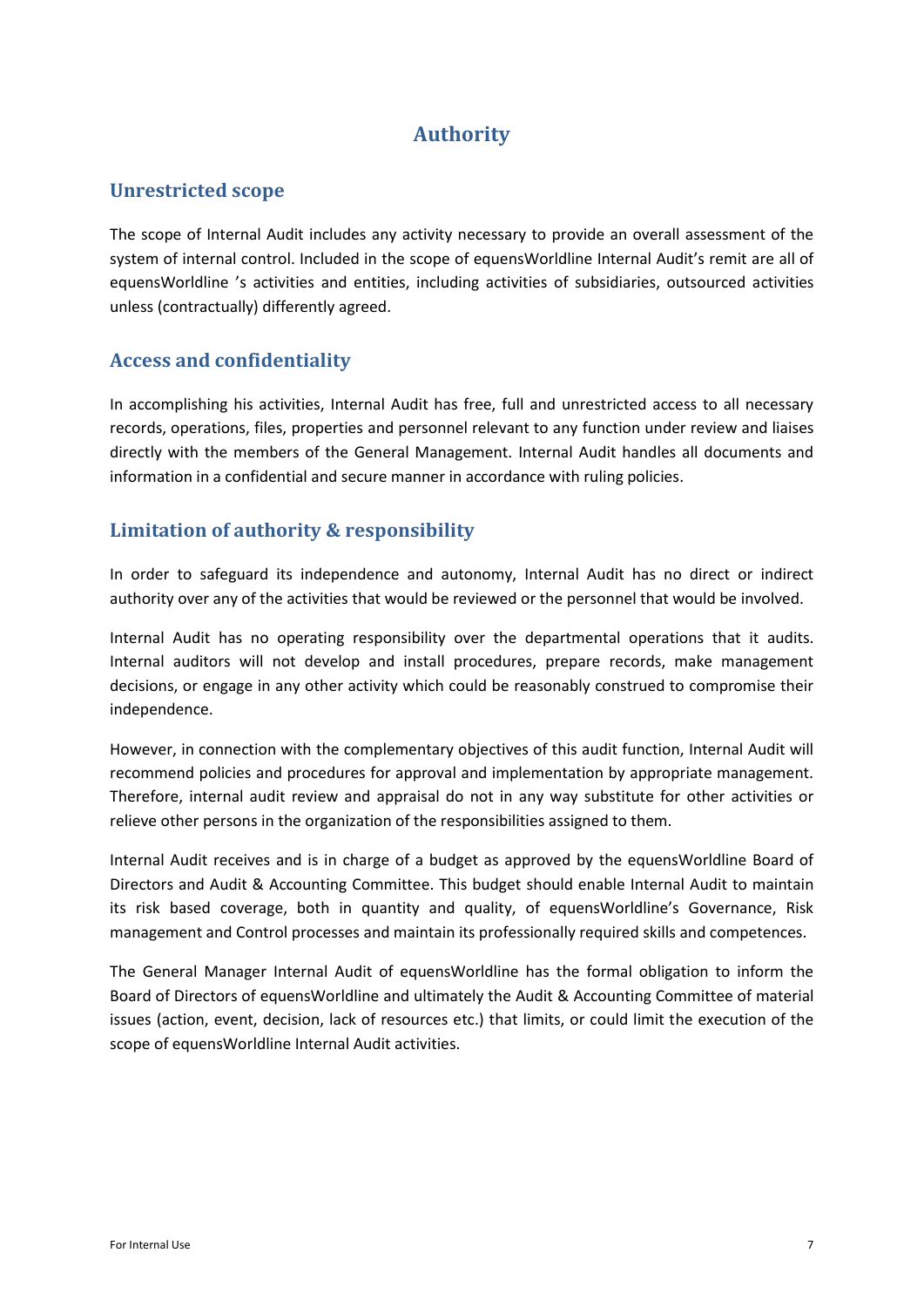## **Responsibilities**

#### **Main activities**

Internal Audit provides professional and independent assurance and review services supporting equensWorldline in achieving its objectives and controlling its risks. Internal Audit assesses the effectiveness of Governance, Risk management and Control processes, recommending improvements for detected deficiencies and monitoring the adequacy of necessary follow-up with regards to recommended improvements. In order to ensure consistency and avoid duplication of efforts the equensWorldline Internal Audit universe and annual audit plan are closely aligned with the Worldline Audit universe and annual plan.

The equensWorldline Internal Audit annual plan is approved by the equensWorldline Board of Directors and endorsed by the equensWorldline Audit & Accounting Committee.

This approved annual Audit plan in combination with the Audit Methodology as described in the Worldline Group Internal Audit manual is the basis for operational planning and control of all audit activities.

Internal Audit may also provide management with advices and recommendations through "consulting" engagements (in the domains of internal control, risk and governance) to the extent that Internal Audit independence is not impaired.

#### **Communication to management**

Internal audit has a responsibility to communicate audit conclusions through verbal debriefings and written reports addressed to relevant managers.

In addition, internal audit deploys a proactive role toward the management, through dedicated committees held with General Management.

#### **Responsibility for follow up of corrective actions**

All audit results are reported to operational management, who is responsible for determining and implementing the corrective actions necessary to eliminate deficiencies in the system of internal control. Internal Audit conducts regular follow-up procedures to check that the corrective actions implemented by operational management are effective in strengthening internal controls. If the proper corrective actions are not taken, the Internal Audit is responsible for presenting a report on significant matters to General Management, Board of Directors and Audit & Accounting Committee.

The report will not only be made available to the BoD and Audit & Accounting Committee but will also be provided to other stakeholders such as Worldline Group Internal Audit, Regulatory Supervisors, External (financial) auditors (upon request) and customers if contractually agreed or required by regulations.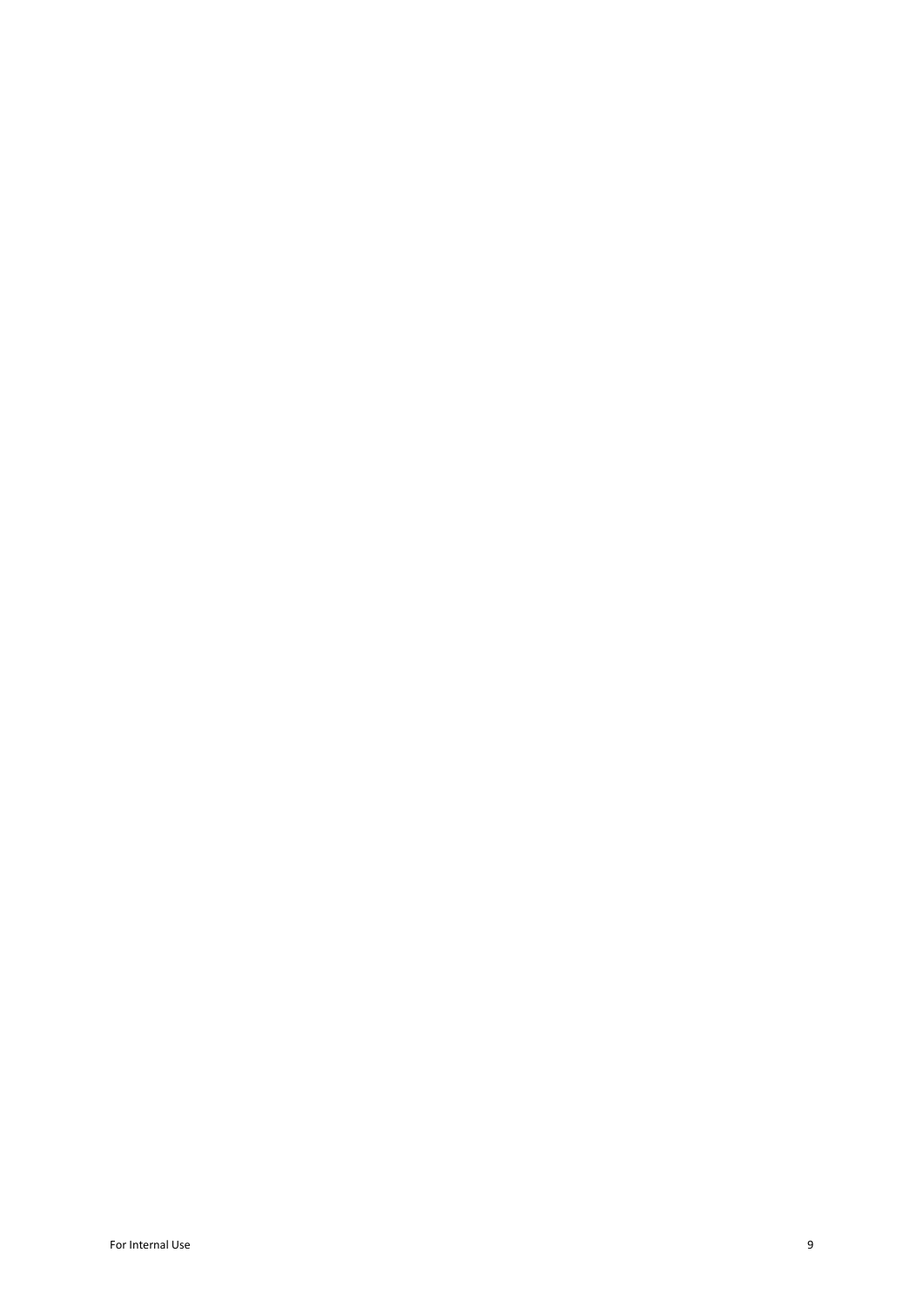#### **Conformity with Standards for Professional Practice of Internal Auditing**

equensWorldline is committed to the professional practice of internal auditing. Internal audit requires adherence of its employees with "The Institute of Internal Auditors (IIA)" Code of Ethics and/or other relevant code of ethics as required by (local) professional audit organizations (e.g. Code of Ethics NOREA for Dutch based IT Auditors).

Internal (IT) audit assignments are conducted in conformance with the Institute of Internal Auditors' Standards for the Professional Practice of Internal Auditing or with other relevant (local) applicable professional practices (e.g. professional standards for IT Auditors of NOREA in NL).

The requirements of IIA standards are translated in the Audit Methodology that requires notably:

- A yearly Internal Audit plan, based on a risk based approach applied on the Audit Universe,
- An engagement letter validated by General Management prior to any mission,
- An assignment letter for each audit that highlights the objectives, the scope, the approach and the key risks that will be addressed during the Audit,
- A formal report after each audit gathering corrective actions and management responses to be taken with regard to specific findings and recommendations,
- The communication and presentation to management of audit conclusions,
- The follow-up of timely implementation of corrective actions.

Internal and external assessments will be performed at least every three years to assess the conformity with those standards. The results of those assessments will be shared with the Board of Directors and the Audit & Accounting Committee.

equensWorldline Internal Audit management and staff need to ensure that they have up to date knowledge of both internal audit and their respective business competence. Internal Audit staff will be provided with resources and opportunities to meet requirements concerning professional education in terms of skills, knowledge and competences.